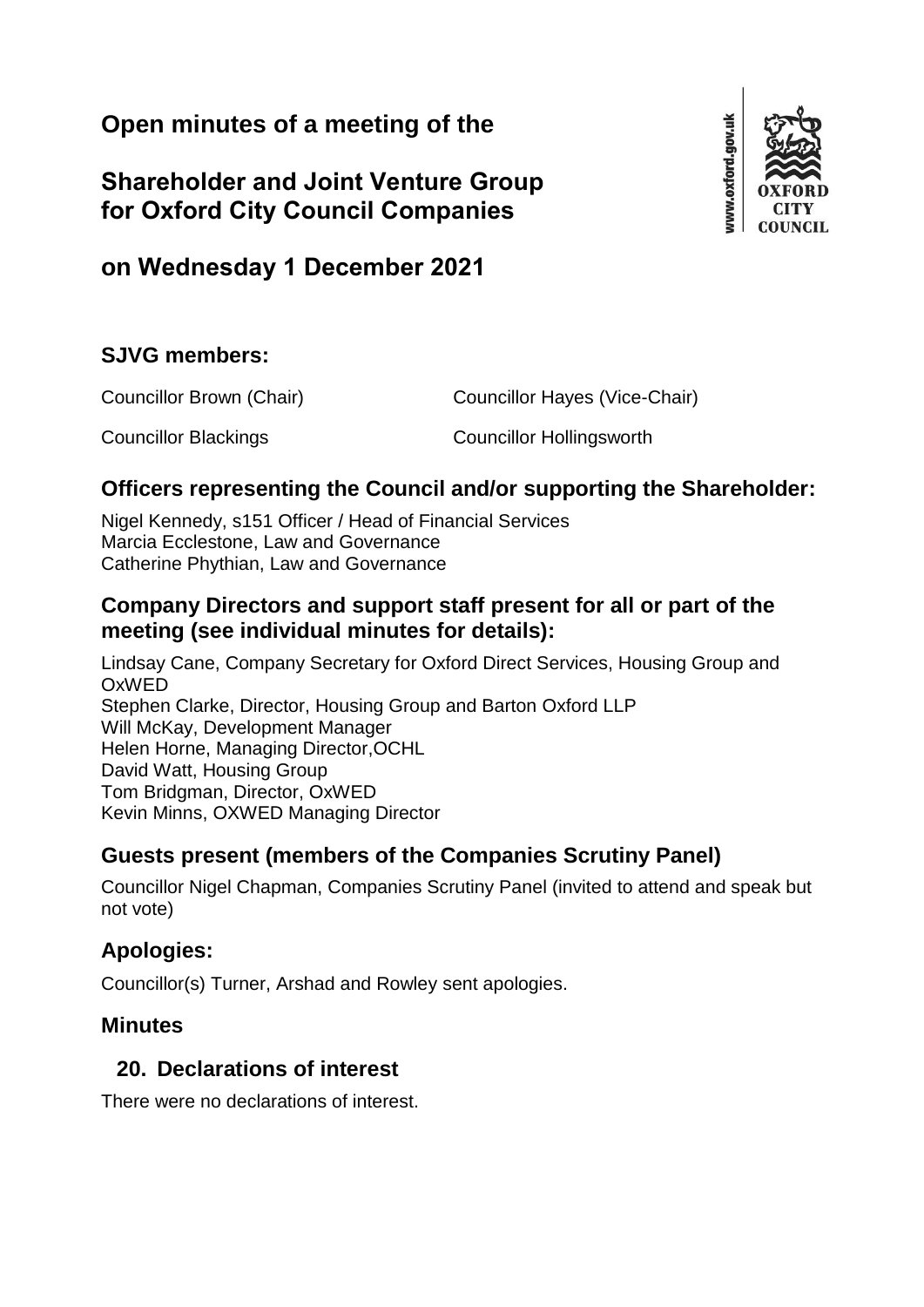## **21. Scrutiny comments and/or recommendations**

Cllr Chapman was present to represent the Companies Scrutiny Panel. Questions and issues identified at the Companies Scrutiny Panel meeting on 24 November 2021 were taken as part of the discussion with the individual companies.

# **22. SJVG Confidentiality and private session**

The SJVG passed a resolution in accordance with the provisions of Paragraph 4(2)(b) of the Local Authorities (Executive Arrangements) (Access to Information) (England) Regulations 2012 to exclude the press and members of the public on the grounds that their presence could involve the likely disclosure of exempt information as described in specific paragraphs of Schedule 12A of the Local Government Act 1972.

# **23. Barton Oxford Limited Liability Partnership (LLP): (Part Private)**

The following were present for this item:

Stephen Clarke, Director, BOLLP

Will McKay, Development Manager, BOLLP

### **a) Barton LLP Quarterly Performance report December 2021 (part open, part private)**

The SJVG considered the report of which provided an update into the activities of Barton Oxford LLP (BOLLP) over the past quarter.

Will McKay, Development Manager, introduced the report and answered questions from the Group. The SJVG asked for further information regarding the pupil vacancies at the school; they wished to understand whether this was due to the slow release of properties or whether it was due to the properties being purchased by fewer families with young children.

The Shareholder and Joint Venture Group resolved to note the contents of the report.

# **24. Oxwed West End Development Limited (Private)**

The following were present for this item:

Kevin Minns, Managing Director, OxWED

Tom Bridgman, Director, OxWED

Lindsay Cane, Company Secretary

# **a) Oxwed West End Development Limited: Stage 2 Update**

The SJVG considered a report which provided an update on stage 2 activities and workstreams of OXWED and to recommended appointments to the Partnership Board of the new LLP

Kevin Minns, Managing Director and Tom Bridgman introduced the report and answered questions from those members of the SJVG and Companies' Scrutiny Panel present at the meeting.

The SJVG resolved to agree the recommendations detailed in the report including: